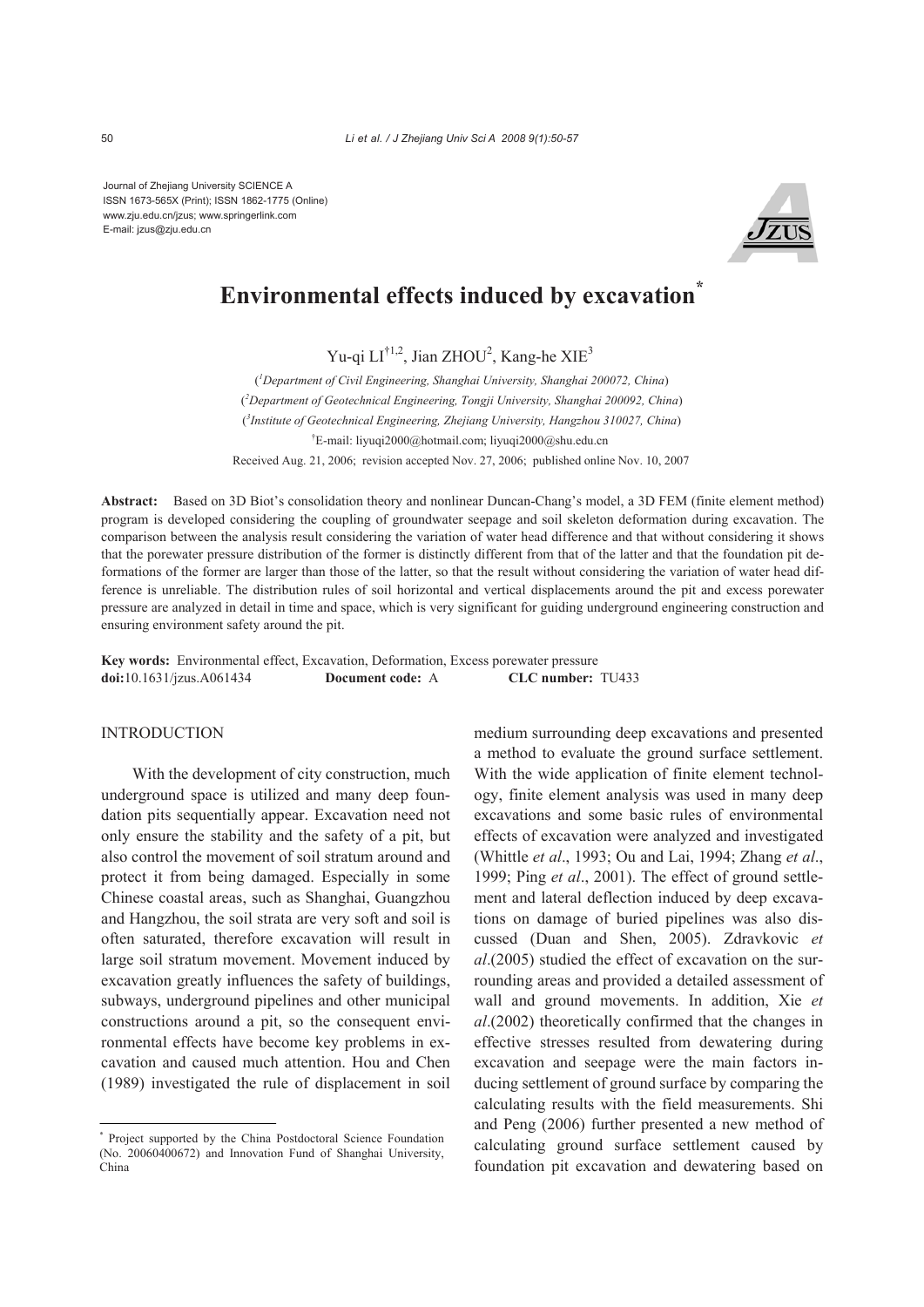the stochastic medium theory, seepage theory and soil consolidation theory.

However, due to the complexity of excavation and groundwater seepage, study on environmental effects of excavation is not yet profound. By the effective stress analysis, not only groundwater seepage including seepage induced by unloading and seepage induced by the water head difference between the inside and outside of a pit, but also the coupling of groundwater seepage and soil skeleton deformation can be taken into account, so in this paper 3D consolidation finite element equations are derived, and the corresponding finite element program is further developed. Some useful conclusions are drawn by analyzing the influences of the water head difference between the inside and outside of a pit on excess porewater pressure and the pit deformations and then investigating the time and space variations of environmental effect.

#### FINITE ELEMENT EQUATIONS

Biot's 3D consolidation finite element equations (Xie and Zhou, 2002) are as follows:

$$
[\boldsymbol{K}]\{\Delta\boldsymbol{U}\}^{\text{e}} = \{\Delta\boldsymbol{R}\}^{\text{e}},\tag{1}
$$

where [K] is the element consolidation matrix,  ${\{\Delta U\}}^e$ is the increment column matrix of unknown terms of element node, and  ${\{\Delta \mathbf{R}\}}^e$  is the increment column matrix of equivalent load and water runoff of element node.

The submatrix of [*K*] can be expressed as:

$$
\begin{bmatrix} \boldsymbol{K}_{ij} \end{bmatrix} = \begin{bmatrix} [\boldsymbol{K}_{\text{eij}}] & [\boldsymbol{K}_{\text{eij}}] \\ [\boldsymbol{K}_{\text{gij}}] & -\theta \Delta t \boldsymbol{K}_{\text{sg}} \end{bmatrix}, \tag{2}
$$

where  $\theta$  is the integral constant,  $\Delta t$  is the time increment, and the calculation of  $[K_{\text{eij}}]$ ,  $[K_{\text{eij}}]$  and  $K_{\text{sij}}$  can be found in (Xie and Zhou, 2002).

The submatrixes of  ${\{\Delta U\}}^e$  and  ${\{\Delta R\}}^e$  can be expressed as:

$$
\{\Delta U_i\} = [\Delta u_i \quad \Delta v_i \quad \Delta w_i \quad \Delta p_i]^{\mathrm{T}}, \ i = 1, 2, \dots, 8, \quad (3)
$$

$$
\{\Delta \boldsymbol{R}_i\} = [\Delta R_{xi} \quad \Delta R_{yi} \quad \Delta R_{zi} \quad \Delta R_{pi}]^\mathrm{T}, \ i = 1, 2, \dots, 8, \ (4)
$$

where  $\Delta u_i$ ,  $\Delta v_i$  and  $\Delta w_i$  are the displacement incre-

ments of element node  $i$ ,  $\Delta p_i$  is the porewater pressure increment of element node *i*,  $\Delta R_{xi}$ ,  $\Delta R_{yi}$  and  $\Delta R_{zi}$  are the equivalent load increments of element node *i*, and  $\Delta R_{pi}$  is the equivalent water runoff increment of element node *i*.

Since groundwater seepage by excavation in soft soil not only includes negative excess porewater pressure induced by unloading, but also involves the water head difference between the inside and outside of a pit, so Eqs.(3) and (4) are not suitable for the excavation analysis. Here soil water potential is introduced. Soil water potential of saturated soil can be expressed in the following equation on condition that the solute potential of soil is neglected:

$$
P=p+\gamma_{\rm w}z,\tag{5}
$$

where the spatial coordinate *z* is upwards positive, *P* is the soil water potential of saturated soil, *p* is the sum of pressure potential and load potential, i.e. the total porewater pressure, and  $\gamma_w z$  is the gravity potential.

If the soil water potentials of element node *i* at  $t=t_n$  and  $t=t_{n+1}$  are  $P_{i(n)}$  and  $P_{i(n+1)}$  respectively, Eqs.(3) and (4) should transform into the following equations without regard to the influence of soil vertical displacement:

$$
\{\Delta \mathbf{U}_i\} = [\Delta u_i \quad \Delta v_i \quad \Delta w_i \quad P_{i(n+1)}]^\mathrm{T}, \ i=1,2,\ldots,8,\quad (6)
$$

$$
\{\Delta \mathbf{R}_i\} = [\Delta R'_{xi} \quad \Delta R'_{yi} \quad \Delta R'_{zi} \quad \Delta R'_{pi}]^\mathrm{T}, \ i=1,2,\ldots,8,\ (7)
$$

where  $\Delta R'_{xi} = \Delta R_{xi} + [\mathbf{K}_{cij}] P_{i(n)}, \quad \Delta R'_{yi} = \Delta R_{yi} + [\mathbf{K}_{cij}] P_{i(n)},$  $\Delta R'_{zi} = \Delta R_{zi} + [K_{cij}] P_{i(n)}$ , and  $\Delta R'_{pi} = \Delta R_{pi} - \theta \Delta t K_{sij} P_{i(n)}$ .

Based on the finite element equations derived, a 3D consolidation finite element program is developed. In order to validate the program, a typical 1D consolidation question (Xie and Zhou, 2002) is analyzed as an example. The soil layer top is pervious and the bottom is impervious. Soil parameters are: Poisson's ratio *μ*=0.301, elasticity modulus *E*=3 MPa, vertical permeability coefficient  $k_v=1.0\times10^{-6}$  cm/s, and thickness of soil layer *H*=10 m. A load curve is shown in Fig.1 where maximum load  $q_0$ =100 kPa and time  $t_0$ =70 d.

Figs.2 and 3 show the comparisons of porewater pressure, settlement and average degree of consolidation between the FEM results and the analytical solution of 1D consolidation. The results of FEM agree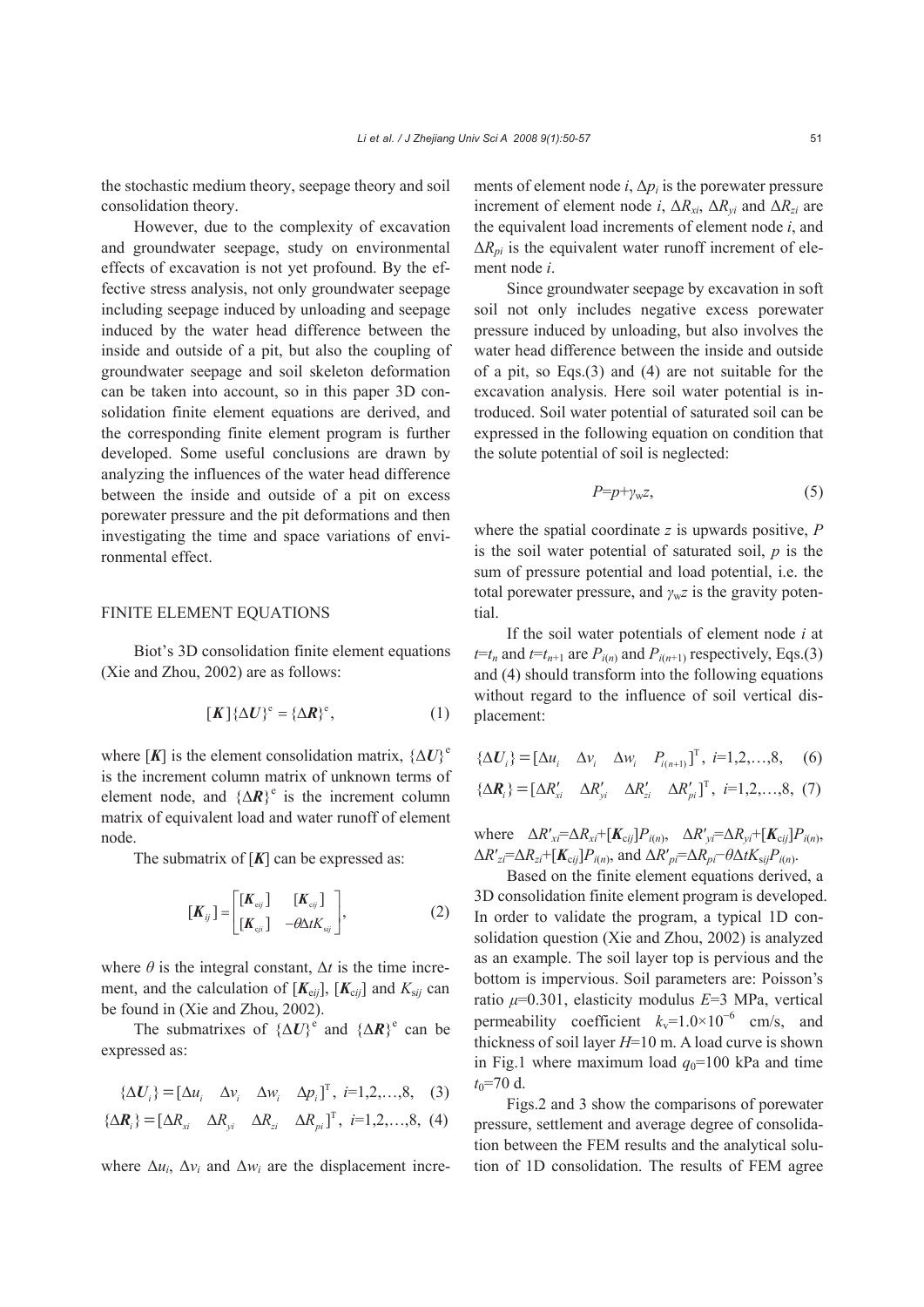very well with those of the analytical solution, so the program can be used for effective stress analysis.





**Fig.3** Comparison of settlement  $(S_{ct})$  and average de**gree of consolidation (***U***)**

# INFLUENCE OF WATER HEAD DIFFERENCE ON THE EXCAVATION BEHAVIOR

#### **Numerical example**

In order to analyze the time and space effects of excavation, a numerical example is given below. The excavated length, width and depth of the foundation pit in a certain homogenous and isotropic soft soil are 60 m, 50 m and 8 m respectively. The retaining wall is 0.6 m thick and embedded 16 m deep in soft soil. Soil vertical and horizontal permeability coefficients are both  $1.0 \times 10^{-6}$  cm/s and effective unit weight of soil is  $9.0 \text{ kN/m}^3$ . The groundwater tables inside and outside the pit are assumed to locate on the excavated surface and the ground surface respectively.

The excavation involves three stages, and at the same time, reinforced concrete supports are accordingly set at different excavation stages and spaces between supports along the pit long side and the pit short side in every tier are 6 m and 5 m respectively. The detailed description of staged excavation of the pit is as follows:

(1) Stage 1: 2.0 m excavation depth without supports for four days, and four days' excavation intermissions for installing supports after this excavation stage.

(2) Stage 2: 3.0 m excavation depth (excavation to 5.0 m deep) with a tier of supports for six days, six days' excavation intermissions for installing next tier of supports after this excavation stage.

(3) Stage 3: 3.0 m excavation depth (full excavation to 8.0 m deep) with two tiers of supports for eight days, twenty days' excavation intermissions for casting pit base concrete after this excavation stage.

The horizontal and vertical direction boundaries are respectively located at a distance twenty-five and five times the foundation pit depth in order to minimize boundary effects. Because of the symmetry about the pit centerline only a quarter of the geometry is analyzed, so the calculating domains in *x*-, *y*- and *z*-direction are 100 m, 100 m and 40 m respectively. Finite element meshes of soil mass and retaining structure are shown in Fig.4. The bottom boundary is assumed to be fixed, and displacements perpendicular to the boundaries are restrained at the lateral boundaries. With regard to the hydraulic boundary conditions, a no-flow condition is assigned at the symmetrical plane and an impervious condition is assigned at the vertical boundaries; in *z*-direction (see Fig.4 for coordinate directions), the bottom boundary is impervious but the top is pervious; in addition, the retaining walls are double-sided impervious.



**Fig.4 Mesh of finite elements**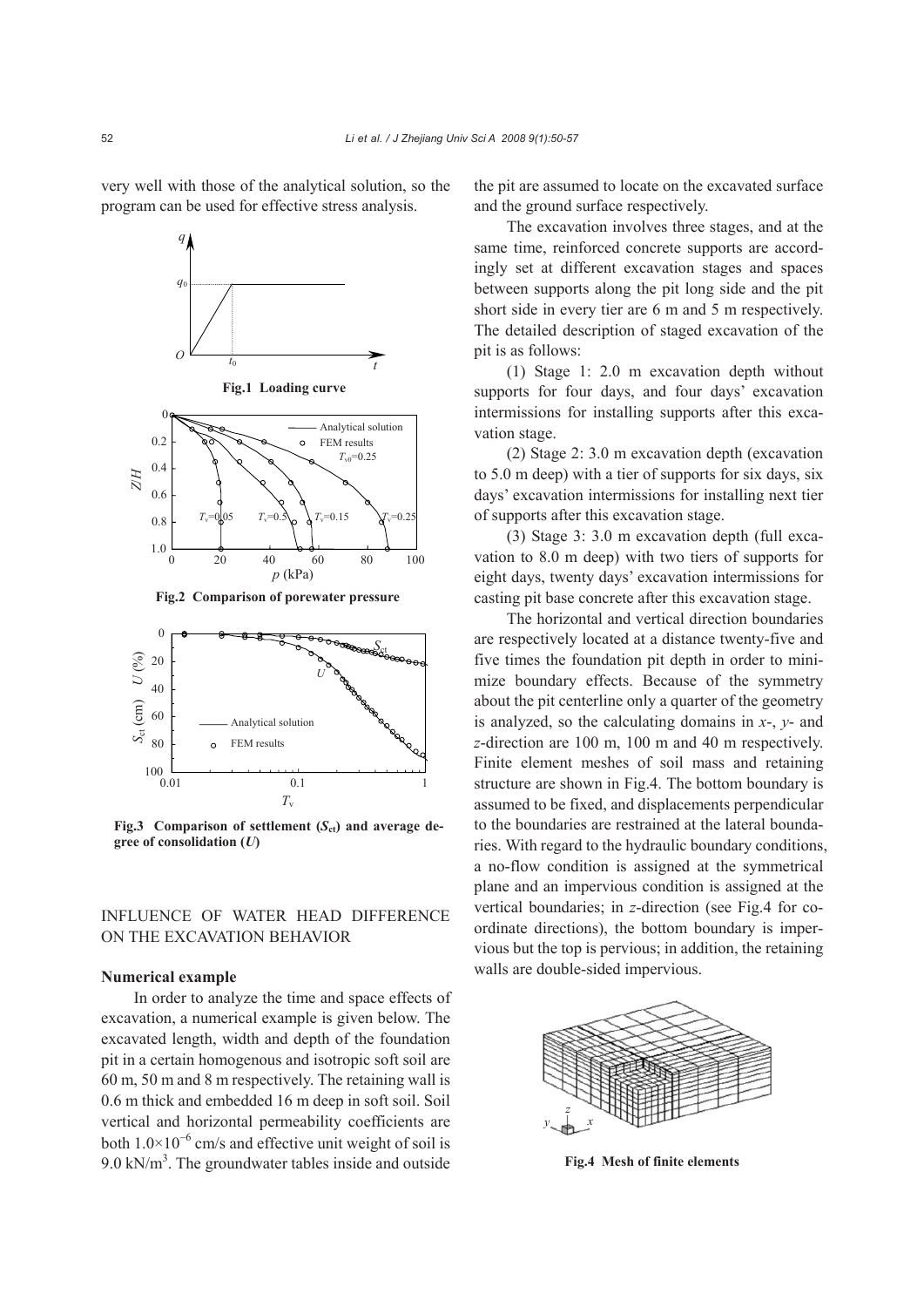All soil units are discretized using eight-node hexahedral isoparametric elements, modelled using nonlinear Duncan-Chang model with parameters listed in Table 1, where *c'* and *φ'* are the effective cohesion and the effective internal friction angle of soil respectively,  $R_f$  is the failure ratio, and  $K$ ,  $n$ ,  $F$ ,  $G$ , *D* and *K*ur are some parameters determined by test. Retaining walls adopt Wilson non-harmony elements, modelled with linear elastic model, whose modulus of elasticity and Poisson's ratio are 25000 MPa and 0.167 respectively. A row of 0.1 m thick interfaces used to connect soil mass and retaining wall are set respectively in the two sides of the retaining wall, adopting 3D thin interface elements derived from Yin's rigid plastic model (Yin *et al*., 1995) for outer friction angle= $1.0^{\circ}$  and cohesion= $0.5$  kPa (Wang, 1994), and its other model parameters are the same as those of soil mass elements. Supports adopt spatial bar elements with  $0.6 \text{ m} \times 0.6 \text{ m}$  section, with them being modelled using linear elastic model, whose elasticity modulus is 23000 MPa.

**Table 1 Duncan-Chang model parameters of soil**

| Parameters          | Values |
|---------------------|--------|
| K                   | 150    |
| $\boldsymbol{n}$    | 0.7    |
| $R_{\rm f}$         | 0.85   |
| $c'$ (kPa)          | 15     |
| $\varphi' (^\circ)$ | 35     |
| $\overline{F}$      | 0.15   |
| G                   | 0.35   |
| D                   | 3.5    |
| $K_{\text{ur}}$     | 300    |
|                     |        |

### **Influence of variation of water head difference on excess porewater pressure and pit deformations**

Fig.5 shows the influence of variation of water head difference on excess porewater pressure around the pit at  $y=0$  section after the third excavation stage. When considering the variation of water head difference, negative excess porewater pressure outside the pit increases, whereas it decreases inside the pit and is positive in some area. So excess porewater pressure distribution considering the variation of water head difference is more complicated, and excess porewater pressure beneath the retaining wall has a transitional area from the negative maximal value to the positive maximal value, mainly because seepage induced by water head difference generates negative excess porewater pressure outside the pit and positive excess porewater pressure inside the pit. However, Fig.5 only shows the distribution of excess porewater pressure inside and outside the pit, not the groundwater seepage.



**Fig.5 Distribution of excess porewater pressure inside and outside the pit (unit: kPa). (a) With no consideration of variation of water head difference; (b) With consideration of variation of water head difference**

Fig.6 shows the comparison of pit deformations at  $y=0$  section after the third excavation stage between the results considering variation of water head difference and those without considering it. The pit deformations are all larger if the variation of water head difference is considered, in which, the maximum horizontal displacement increases by 42%, the maximum ground surface settlement displacement increases by 63% and the maximum heave of pit base increases by 43%. So the result without considering the variation of water head difference is in unsafe side.

#### ENVIRONMENTAL EFFECTS

#### **Time effect**

To analyze the variations with time of excess porewater pressure, some test points are selected, which are illustrated in Fig.7. Fig.8 shows the variations with time of excess porewater pressures at test points. The time effect of excess porewater pressure at test point  $P_1$  is not distinct, because this test point is near the ground surface and the excess porewater pre-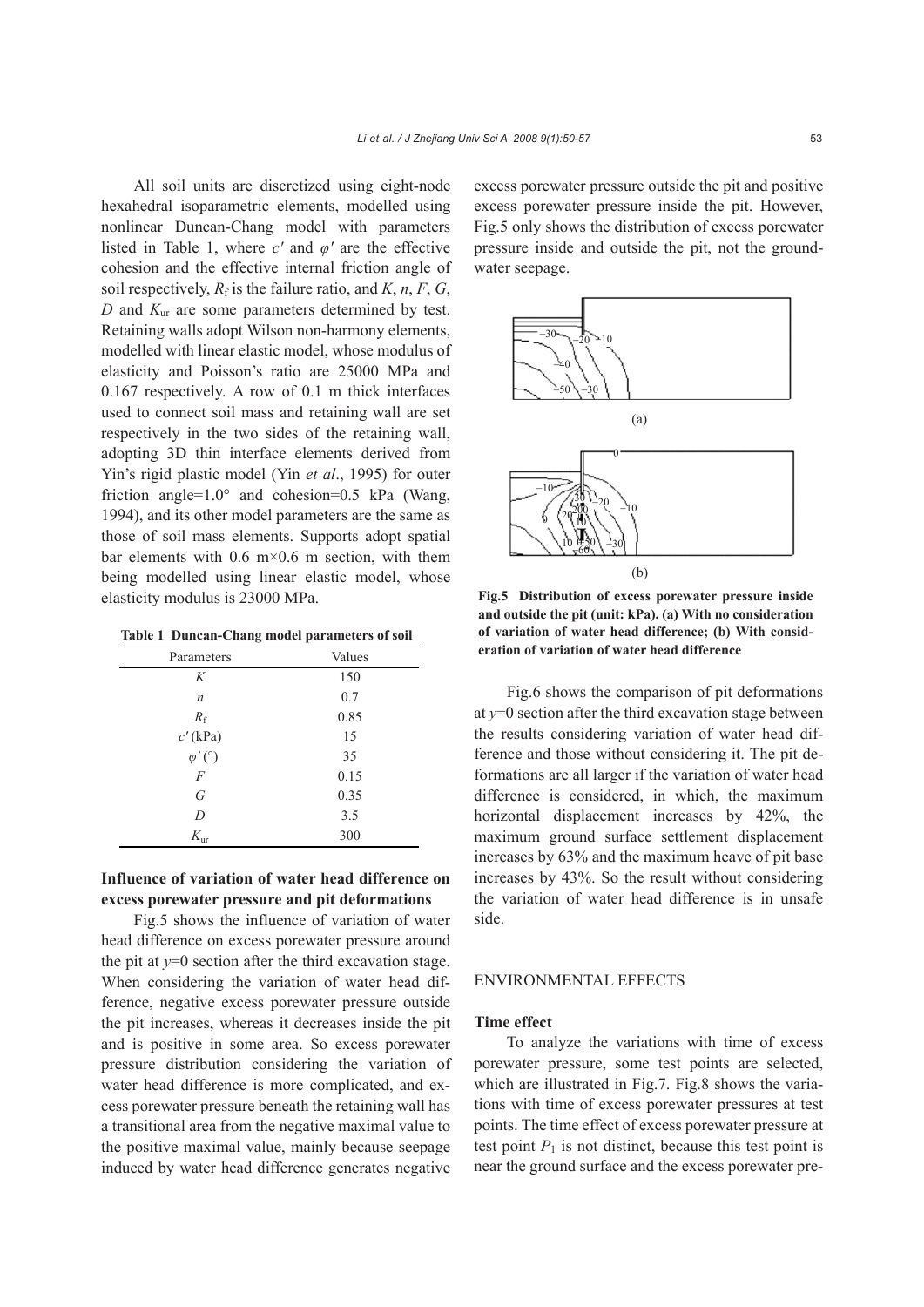

**Fig.6 Comparison of the pit deformations. (a) Wall horizontal displacement; (b) Ground surface settlement; (c) Pit base heave**

With no consideration of variation of water head difference - With consideration of variation of water head difference

ssure dissipates fast. The time effect of excess porewater pressure at test point  $P_4$  is not distinct either, because this test point is far from the pit; accordingly the influence of excavation is less and excavation generates less excess porewater pressure. Since test point  $P_2$  is near the ground surface and also far from the pit, less excess porewater pressure is generated and its time effect is not distinct either. For test points  $P_3$ , *P*5 and *P*6, on one hand, the influence of excavation is great, and accordingly excess porewater pressures induced by unloading and groundwater seepage are both large; on the other hand, excess porewater pressures dissipate slower since they are far from the drainage boundary, so time effects of excess porewater pressure at these test points are very remarkable.



**Fig.7 Sketch map of test points position** 



**Fig.8 Variations with time of excess porewater pressures at test points**

Fig.9 shows the variations with time of soil horizontal displacements at  $v=0$  section. The soil horizontal displacements are larger near the pit (*x*=25.7 m) due to the greater influence of excavation. Soil horizontal displacement distributions in the depth range beneath the retaining wall base are all approximately triangular, and in the depth range above the retaining wall base, they vary from the triangular distributions during the first excavation stage without support to the middle protuberance distributions during the second and third excavation stages with support. Far from the pit  $(x=60 \text{ m})$ , because of less influence of excavation, the soil horizontal displacements are less and their distributions are all approximately triangular. During excavation intermissions, the soil horizontal displacements decrease to a certain extent with excess porewater pressure dissipation, which is in accord with the investigation made by Ou and Lai (1994), especially near the retaining wall.

Fig.10 shows the variations with time of ground surface settlements behind the retaining wall at  $y=0$ section. The maximum ground surface settlements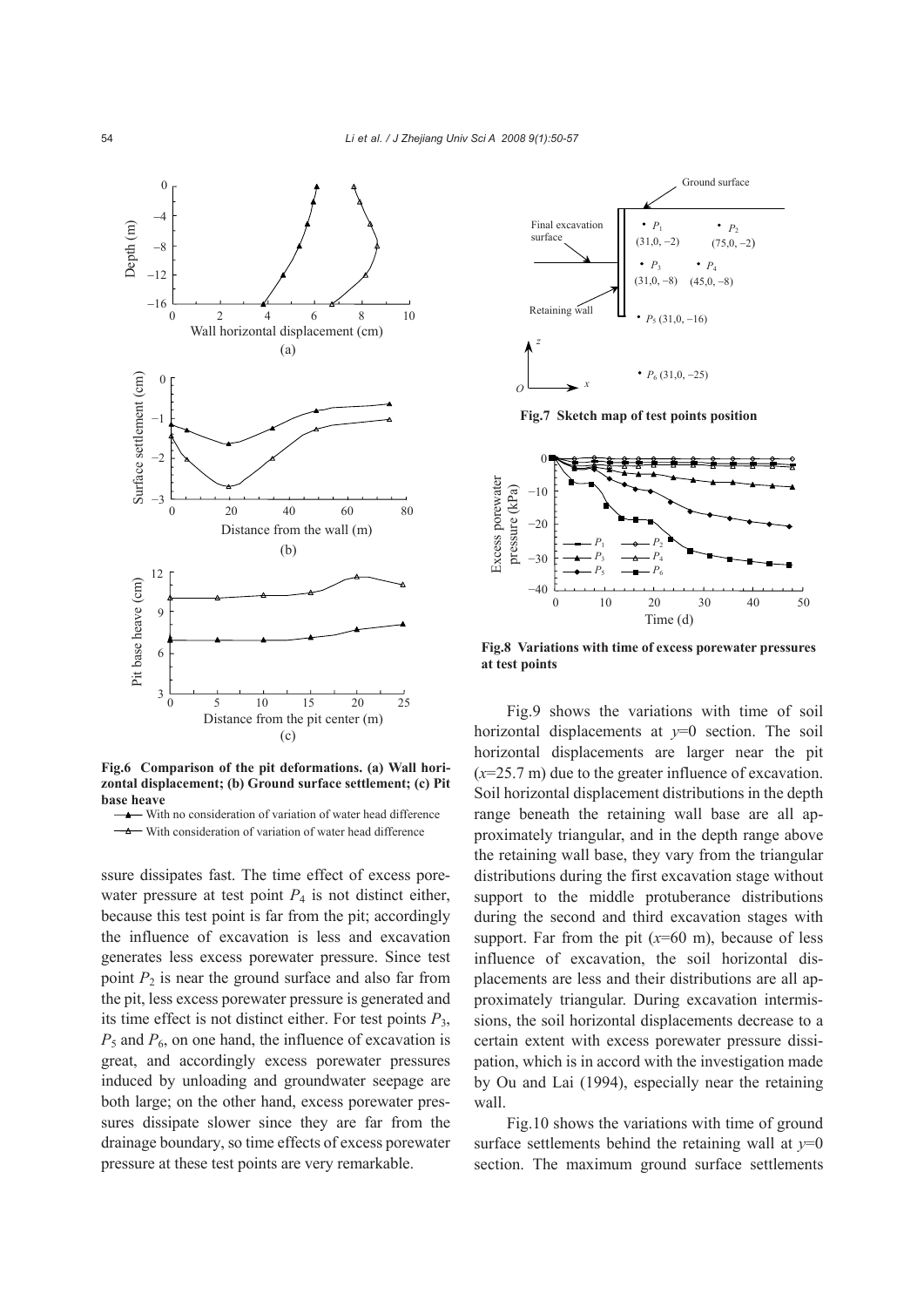

**Fig.9 Variations with time of soil horizontal displacements behind the pit.** (a) At  $x=25.7$  m section; (b) At  $x=31$  m sec**tion; (c) At** *x***=60 m section**

occur near the retaining wall during the first excavation stage without support, whereas the maximum ground surface settlements during the second and third excavation stages with support occur at about 20 m far behind the retaining wall due to the influence of support restriction and heave of soil beneath the retaining wall. So understanding the variations with



**Fig.10 Variations with time of ground surface settlements** 

time of ground surface settlement is needed so that effective measures can be taken to ensure the safety of buildings around.

#### **Spatial effect**

Figs.5b and 11 show spatial distributions of excess porewater pressure after the third excavation stage. Compared with excess porewater pressure of the margin section (shown in Fig.11b), at the middle section (shown in Fig.5b) negative excess porewater pressure outside the pit is larger, whereas positive excess porewater pressure of the inside is less, mainly as a result of larger negative excess porewater pressure induced by unloading at the middle section.



**Fig.11 Spatial distribution of excess porewater pressure inside and outside the pit (unit: kPa). (a) At** *y***=12 m section; (b) At** *y***=24 m section**

Fig.12a shows the spatial distribution of retaining wall horizontal displacements after the third excavation stage. Due to the influence of the spatial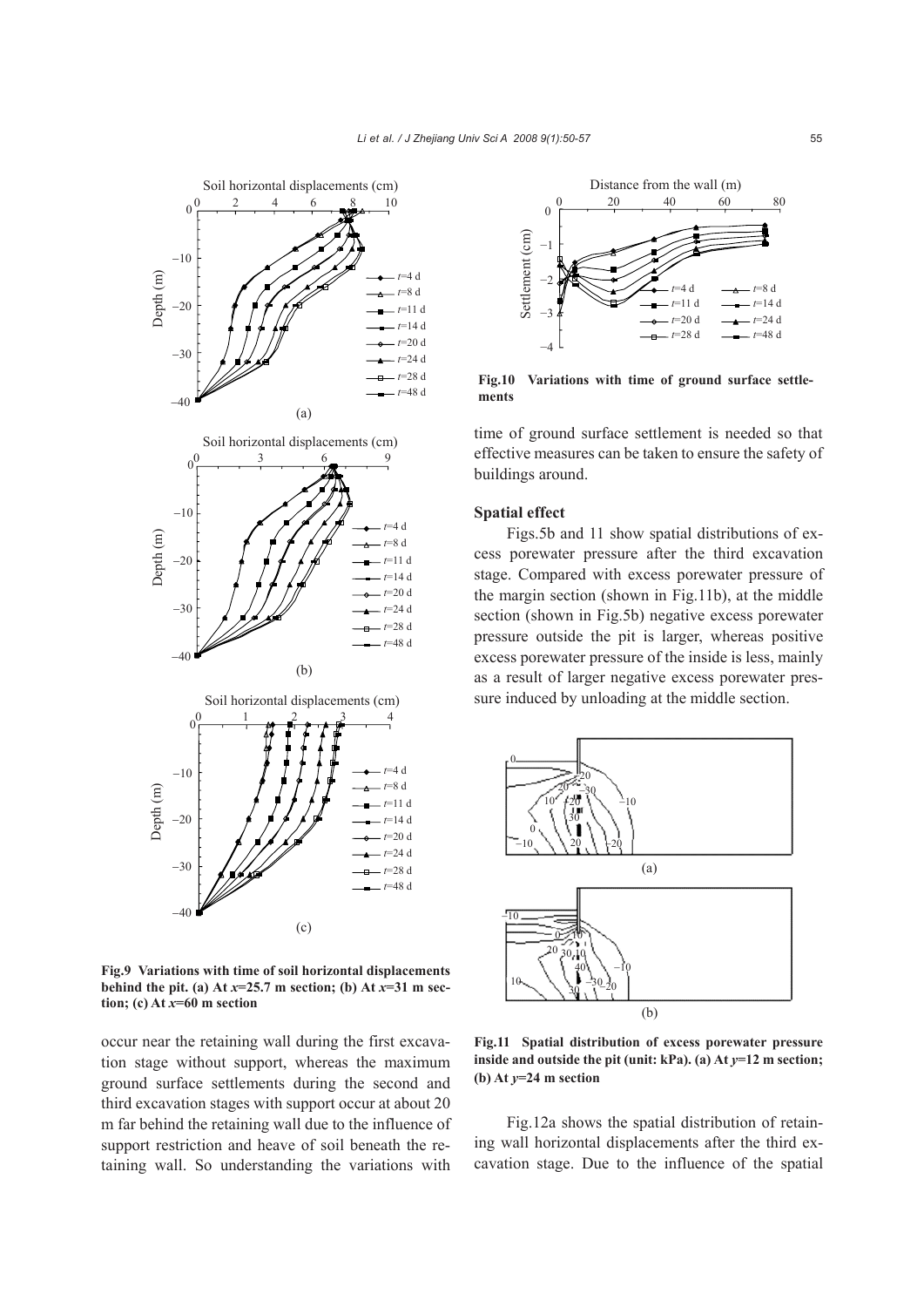effect of excavation, the wall horizontal displacement near the middle section is larger, whereas it is smaller near the margin section. Fig.12b shows the spatial distribution of soil horizontal displacements behind retaining walls at  $v=0$  m section after the third excavation stage. Soil horizontal displacement is larger near a pit, and the maximum horizontal displacement occurs near the depth of excavated surface. However, soil horizontal displacement is smaller far from the pit, and the maximum horizontal displacement occurs on the ground surface.



**Fig.12 Spatial distributions of soil horizontal displacement behind the pit.** (a) At  $x=25.6$  m section; (b) At  $y=0$ **m section**

Figs.13a and 13b show the distributions of ground surface settlement along the pit long side (i.e. *y*-direction) and the pit short side (i.e. *x*-direction) respectively. As the result of the influence of the pit spatial effect, the ground surface settlement near the middle section is larger, but is smaller near the margin section, as shown in Fig.13a. The maximum ground surface settlement occurs at about 19.4 m (*x*=45 m)

far behind the retaining wall due to the influence of soil stratum heave beneath the retaining wall, whereas the maximum ground surface settlement at about 74.4 m  $(x=100 \text{ m})$  far behind the retaining wall is very small, and only 1.02 cm.



**Fig.13 Spatial distributions of soil vertical displacement behind retaining wall. (a) Along** *y***-direction; (b) Along** *x***-direction**

## **CONCLUSION**

Based on Biot's consolidation theory, finite element equations considering the variation of water head difference between the inside and outside a pit were deduced, and the corresponding program was further developed. By investigating in detail the influence of excavation on soil movement and groundwater flow, the following conclusions can be drawn:

(1) When considering the variation of water head difference between the inside and outside of a pit, the distributions of excess porewater pressure around the pit are more complicated, and the horizontal displacement of the retaining wall, the ground surface settlement behind the retaining wall and the pit base heave are all larger. So the FEM results of excavation without considering the variation of water head difference are underestimated.

(2) Excess porewater pressures in areas near the drainage boundary and far from a pit are less and their time effects are not distinct, whereas in other areas,